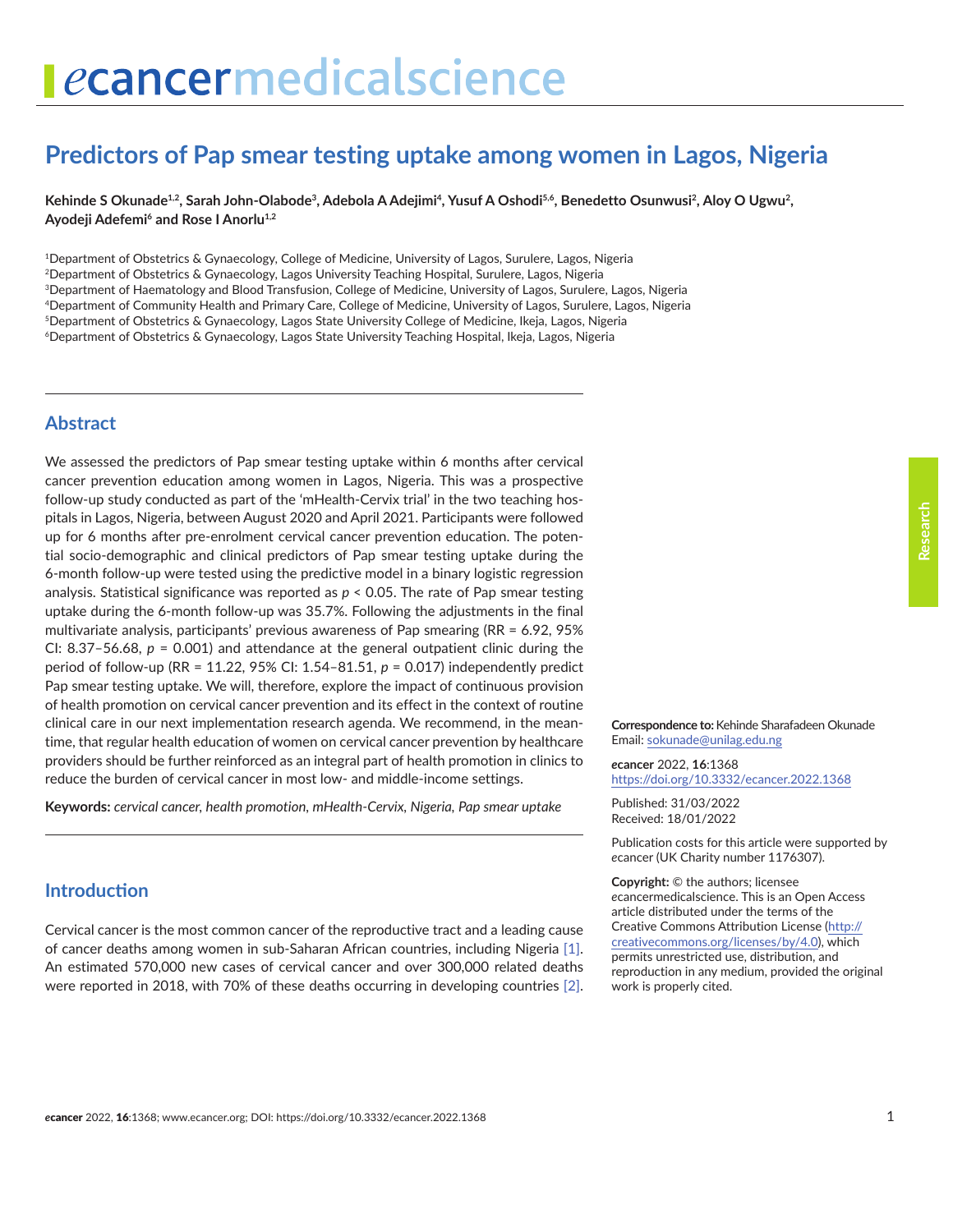The incidence of the disease and its associated mortality have remained high in many resource-limited settings, due to the lack of organised regular screening programmes to detect and treat cervical precursor lesions [\[3\].](#page-6-0)

Screening with Papanicolaou (Pap) smear has remained an effective public health intervention for reduction of the incidence and mortality of cervical cancer disease [\[4,](#page-6-0)[5\].](#page-7-0) However, this is largely applied through opportunistic screening in most developing countries, including Nigeria, as payment for testing is usually done out of pocket  $[6-8]$ . This method is less effective as it targets only women who come in contact with healthcare providers for other reasons in the healthcare facility [\[6,9\]](#page-7-0). Furthermore, in areas with limited access to screening tests, various studies have also reported very low levels of Pap smear [\[5,8,10,11\].](#page-7-0) Approximately 50%–90% of the women who developed cervical cancer or died as a result of the disease have never been screened [\[6\]](#page-7-0), and even more worrisome is that a large proportion of these women were never aware of cervical cancer or its available prevention strategies [\[5,12,13\].](#page-7-0)

Several factors are reported to influence the uptake of Pap smear testing and these include a high level of education, reduced perception of risk of developing cervical cancer, lack of knowledge about the benefits of Pap smear and lack of familiarity with screening locations [\[7,14–](#page-7-0) [16\]](#page-7-0). The healthcare providers also play a significant role in improving the knowledge of cervical cancer prevention and uptake of any of its screening methods [\[17\].](#page-7-0) This is because the previous lack of awareness due to the non-recommendation of Pap smear testing by healthcare practitioners is a major reason why women are unable to take up screening [\[17\]](#page-7-0). Therefore, this study will seek to improve cervical cancer screening awareness by providing pre-enrolment cervical cancer prevention education that highlights the benefits of Pap test screening in women. These women were followed up individually for 6 months to assess their willingness to return for Pap smear testing. The outcome of this study could be used to suggest effective strategies to improve the uptake of cervical cancer screenings aong women in Lagos, Nigeria.

# **Materials and methods**

#### *Study design and settings*

This was a prospective follow-up study conducted as part of the 'mHealth-Cervix trial' [\[16\].](#page-7-0) The study involved women who attended the general outpatient (GOP) clinics of Lagos University Teaching Hospital and Lagos State University Teaching Hospital, Nigeria, between August 2020 and April 2021. These are the two foremost healthcare institutions in Lagos that serve as referral centres for other government-owned and private hospitals in Lagos and its neighbouring states. The hospitals provide a variety of care including integrated gynaecologic oncology prevention services such as Pap smearing, human papillomavirus testing and colposcopy services, including biopsy and histology. The GOP clinics in the participating hospitals are opened each day of the week and attendees are mainly the National Health Insurance Scheme enrollees who have routine Pap smear screening as part of their standard health insurance coverage [\[18\]](#page-7-0).

#### *Study population and eligibility criteria*

The study participants were women in the control arm of the 'mHealth-Cervix trial' [\[16\].](#page-7-0) They were women aged 25–65 years without prior history of cervical premalignant or malignant lesions; those who have not had a Pap smear in the past 3 years; and those with sufficient physical and mental capacities to understand the purpose of the study. Women who were considering a change of residential relocation at any time in the following 6 months and those who failed to give consent at enrolment or withdrew their consent at follow-up were excluded from the study.

#### *Study procedures and data collection*

Initial health education on cervical cancer and its prevention was given to all women attending the GOP clinics as part of the usual health promotion programme. Eligible women from the clinics were subsequently identified and invited to enrol in the 'mHealth-Cervix trial' [\[16\].](#page-7-0) After obtaining their baseline socio-demographic and clinical information, the women were then followed up for 6 months as indicated in the control arm of the trial [\[16\]](#page-7-0). The women's monthly income and educational status were used as independent determinants of their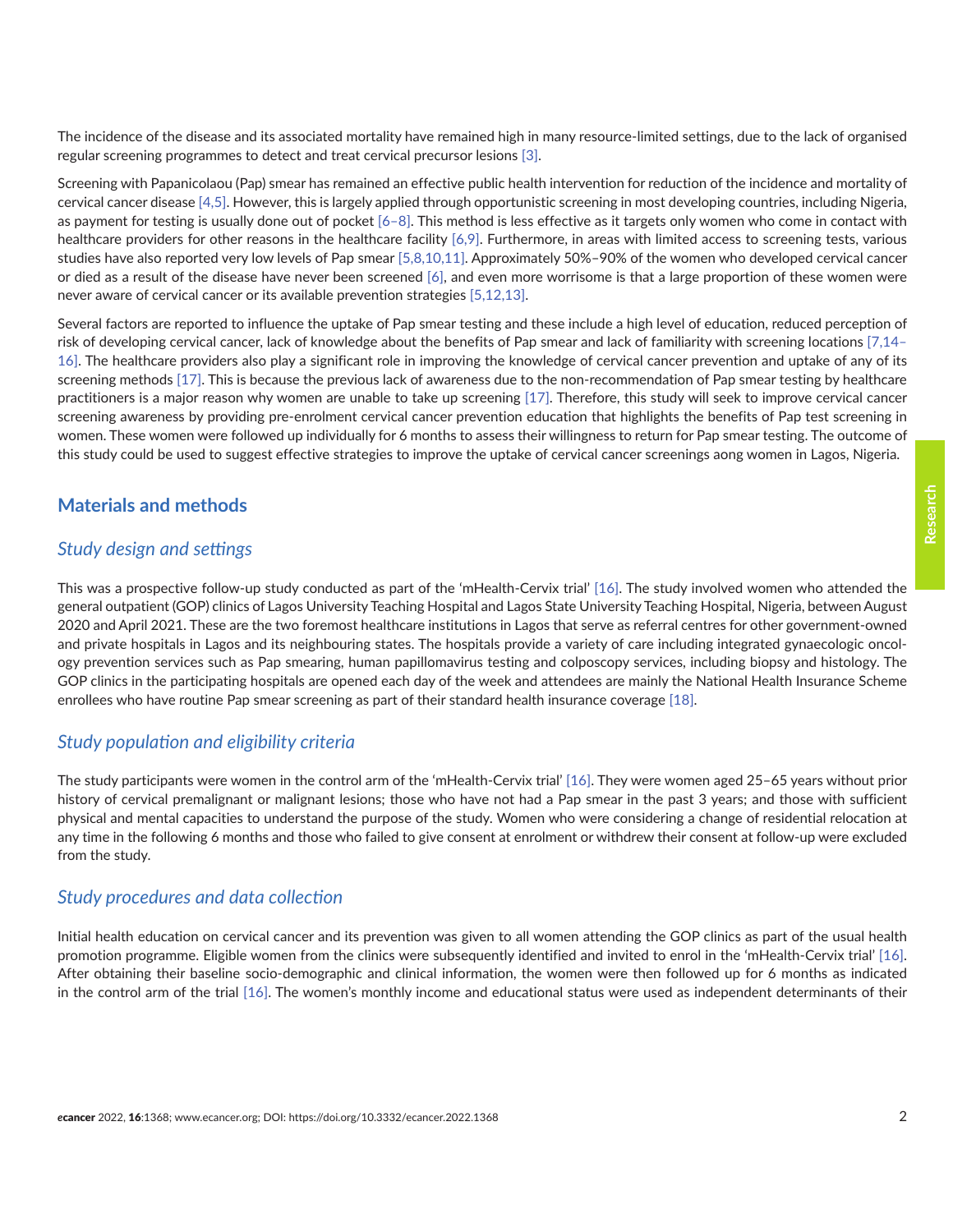socio-economic status according to the classification by Yoon *et al* [\[19\].](#page-7-0) Participants' tracking was via phone calls and/or review of medical records in the 6 months follow-up period. The study endpoints were the predictive effects of socio-demographic and clinical factors on Pap smear screening uptake during 6 months of follow-up.

#### *Statistical methods*

The sample size for the mHealth-Cervix trial [\[16\]](#page-7-0) was calculated using G\*Power for Windows version 3.1.9.2 (Kiel University, Germany). We extracted the data of the 100 women in the control arm of the trial to assess the influence of various socio-demographic and clinical factors on Pap smear testing uptake. Statistical analyses were carried out using SPSS version 27.0 for Windows (Armonk, NY: IBM Corp.). Descriptive statistics were presented as frequency (and percentage) and mean (± standard deviation) and the associations between categorical variables were tested using Pearson's Chi-square (X<sup>2</sup>) test. Using the predictive model in a binary logistic regression analysis, we assessed the influence of various socio-demographic and clinical factors as predictors of Pap smear screening uptake. Statistical significance was reported as *p*-value < 0.05.

#### *Ethical considerations*

The Health Research Ethics Committee of the College of Medicine, University of Lagos, approved the mHealth-Cervix trial with approval number: CMUL/HREC/12/19/704. We applied the ethical principles of Helsinki during the study. Following counselling, participants read and signed an informed consent form before their enrolment in the study. Strict confidentiality of participants' information was ensured during and after the completion of the study.

#### **Results**

Out of 100 women enrolled into the control arm of the mHealth-Cervix trial, 2 were lost to follow-up. As shown in [Table 1](#page-3-0), the mean age of the participants enrolled in the study was  $38.0 \pm 10.3$  years and the mean residential location from the clinic was  $15.1 \pm 8.5$  km. The participants were predominantly multiparous (*n* = 76, 77.6%), premenopausal (*n* = 77, 78.6%), married (*n* = 71, 72.4%), had at least secondary school education (*n* = 69, 70.4%) and of middle to upper income level (*n* = 59, 60.2%). A small proportion of the study participants were previously aware of Pap testing (*n* = 38, 38.8%), while an even smaller proportion had previously had Pap smear done (*n* = 27, 27.6%).

The Pap test uptake rate during the 6-month follow-up was 35.7% (*n* = 63) [\(Table 2\)](#page-4-0). In the univariate binary logistic regression analysis, participants with middle- (*p* = 0.004) and upper-income (*p* = 0.003) levels, previous knowledge of Pap smear (*p* = 0.001), who had Pap smear testing in the past (*p* = 0.001) and those who attended the GOP clinics during the follow-up period for other various reasons (*p* = 0.001) were significantly more likely to have Pap smear testing. While keeping other covariates constant in the final multivariate model, participants' previous awareness of Pap smearing (RR = 6.92, 95%CI: 8.37–56.68, *p* = 0.001) and GOP clinic attendance during their follow-up period (RR = 11.22, 95%CI: 1.54–81.51, *p* = 0.017) were the only independent predictors of Pap smear testing uptake in the study [\(Table 3](#page-5-0)).

# **Discussion**

The Pap test uptake rate recorded in this prospective follow-up study was 35.7%, and we found that participants' prior knowledge of Pap smear as a means of cervical cancer screening and their GOP clinic attendance during the period of follow-up were significant independent predictors of Pap smear screening uptake.

The mean age of the participants in the study (38.0  $\pm$  10.3 years) was only slightly higher than the mean ages of 35.7  $\pm$  9.74 years [\[20\]](#page-7-0) and  $35.9 \pm 9.5$  [\[14\]](#page-7-0) recorded in our previous studies that assessed the knowledge of cervical cancer prevention among women in Lagos. These findings suggest that clinic attendees who willingly participate in such clinical research in our settings are of a relatively younger age group.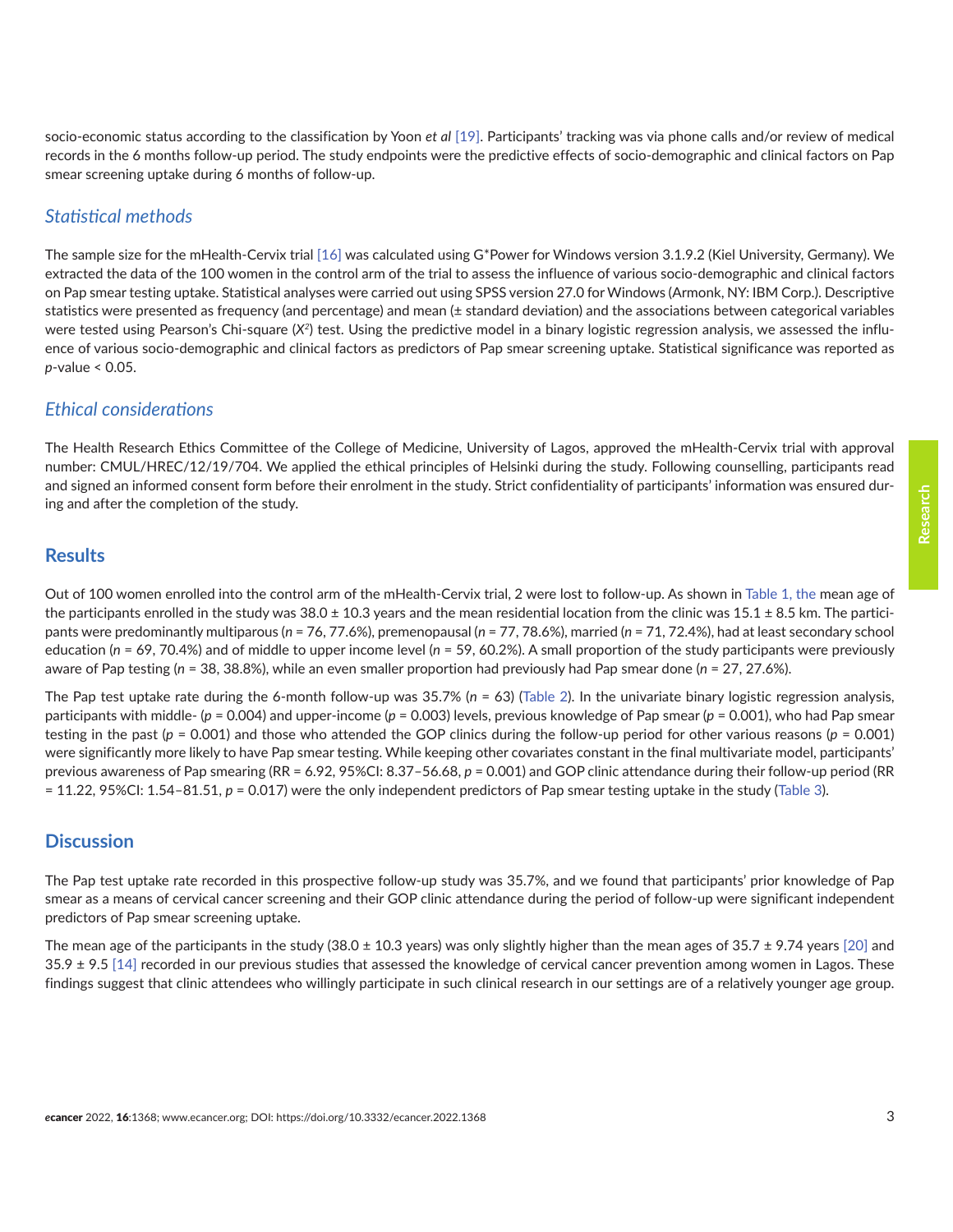<span id="page-3-0"></span>We recorded a Pap smear uptake rate of 35.7% in this study and this is much higher than the previous testing rate of 22.9% reported in a similar clinic setting in Lagos [\[14\]](#page-7-0) and much higher than the 3.2% rate recorded by Ajenifuja *et al* [\[12\]](#page-7-0) in Ile-Ife. The higher screening uptake in this study overemphasised the importance of cervical cancer prevention education, an integral component of complementary health promotion, provided to potential participants at enrolment in clinics on the overall improvement in the women's health-seeking behaviour.

| Characteristic                            | $n(\%)$         |  |  |  |
|-------------------------------------------|-----------------|--|--|--|
| Age (years)                               | $38.0 \pm 10.3$ |  |  |  |
| Residential location from the clinic (km) | $15.1 \pm 8.5$  |  |  |  |
| Prior pregnancies                         |                 |  |  |  |
| 0                                         | 15(15.3)        |  |  |  |
| $1 - 3$                                   | 76 (77.6)       |  |  |  |
| >3                                        | 7(7.1)          |  |  |  |
| Menopausal status                         |                 |  |  |  |
| Premenopause                              | 77 (78.6)       |  |  |  |
| Postmenopause                             | 21(21.4)        |  |  |  |
| <b>Marital status</b>                     |                 |  |  |  |
| Never married                             | 18 (18.4)       |  |  |  |
| Married                                   | 71 (72.4)       |  |  |  |
| <b>Divorced</b>                           | 6(6.1)          |  |  |  |
| Widowed                                   | 3(3.1)          |  |  |  |
| Level of education                        |                 |  |  |  |
| No formal education                       | 7(7.1)          |  |  |  |
| Primary education                         | 22 (22.4)       |  |  |  |
| Secondary education                       | 41 (41.8)       |  |  |  |
| Tertiary education                        | 28 (28.6)       |  |  |  |
| Level of income                           |                 |  |  |  |
| Lower                                     | 39 (39.8)       |  |  |  |
| Middle                                    | 36 (36.7)       |  |  |  |
| Upper                                     | 23 (23.5)       |  |  |  |
| Awareness of Pap smear                    |                 |  |  |  |
| Yes                                       | 38 (38.8)       |  |  |  |
| No                                        | 60 (61.2)       |  |  |  |
| Previous Pap smear testing uptake         |                 |  |  |  |
| Yes                                       | 27 (27.6)       |  |  |  |
| <b>No</b>                                 | 71 (72.4)       |  |  |  |

| Table 1. Baseline characteristics of participants at enrolment ( $n = 98$ ). <sup>a</sup> |  |
|-------------------------------------------------------------------------------------------|--|
|-------------------------------------------------------------------------------------------|--|

km, kilometre; Pap, Papanicolaou

a Values are given as mean ± SD or number (percentage) unless indicated otherwise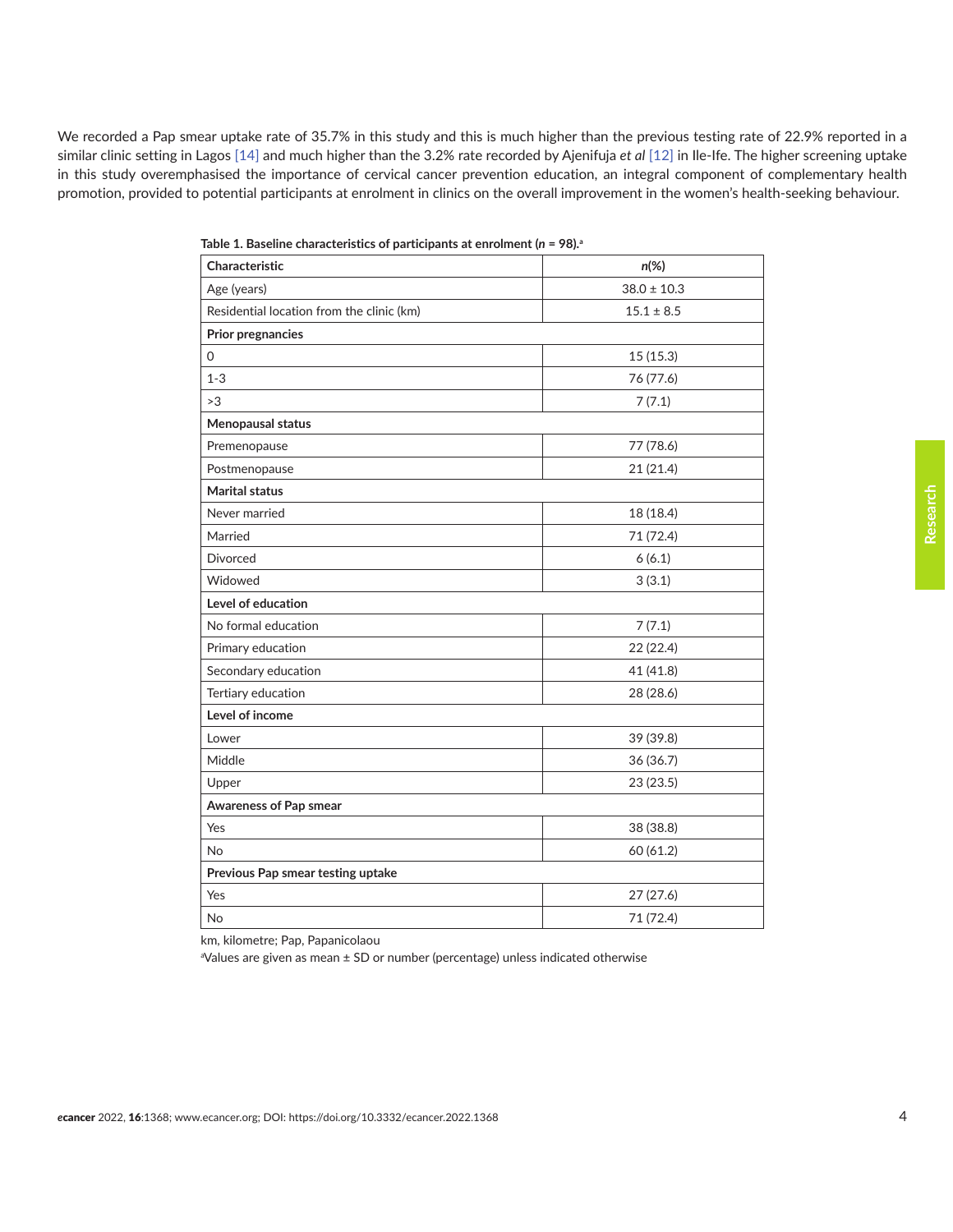|                                   | Estimates of effect on Pap smear testing uptake |                            |                      |                          |  |  |  |
|-----------------------------------|-------------------------------------------------|----------------------------|----------------------|--------------------------|--|--|--|
| <b>Predictors</b>                 | Uptake $n = 35$ (%)                             | Non-uptake<br>$n = 63 (%)$ | Risk ratio (95%CI)   | p-value                  |  |  |  |
| Age, years                        |                                                 |                            |                      |                          |  |  |  |
| $\geq 38$                         | 14 (35.0)                                       | 26 (65.0)                  | $1.00$ (ref)         |                          |  |  |  |
| $38$                              | 21 (36.2)                                       | 37 (63.8)                  | $1.05(0.45 - 2.46)$  | 0.902                    |  |  |  |
| Residential location, km          |                                                 |                            |                      |                          |  |  |  |
| $\geq 15$                         | 17 (32.7)                                       | 35(67.3)                   | $1.00$ (ref)         |                          |  |  |  |
| <15                               | 18 (39.1)                                       | 28 (60.9)                  | $1.32(0.58 - 3.03)$  | 0.507                    |  |  |  |
| <b>Prior pregnancies</b>          |                                                 |                            |                      |                          |  |  |  |
| 0                                 | 8(53.3)                                         | 7(46.7)                    | $1.00$ (ref)         |                          |  |  |  |
| $1 - 3$                           | 24 (31.6)                                       | 52 (68.4)                  | $1.52(0.25 - 9.29)$  | 0.648                    |  |  |  |
| >3                                | 3(42.9)                                         | 4(57.1)                    | $0.62(0.60 - 2.97)$  | 0.545                    |  |  |  |
| Menopausal status                 |                                                 |                            |                      |                          |  |  |  |
| Premenopause                      | 28 (36.4)                                       | 49 (63.6)                  | $1.00$ (ref)         |                          |  |  |  |
| Postmenopause                     | 7(33.3)                                         | 14 (66.7)                  | $1.09(0.56 - 2.14)$  | 0.797                    |  |  |  |
| <b>Marital status</b>             |                                                 |                            |                      |                          |  |  |  |
| Never married                     | 7(38.9)                                         | 11(61.1)                   | $1.00$ (ref)         |                          |  |  |  |
| <b>Ever married</b>               | 28 (35.0)                                       | 52 (65.0)                  | $0.85(0.29 - 2.43)$  | 0.756                    |  |  |  |
| <b>Educational status</b>         |                                                 |                            |                      |                          |  |  |  |
| No formal education               | 2(28.6)                                         | 5(71.4)                    | $1.00$ (ref)         |                          |  |  |  |
| <b>Educated</b>                   | 33 (36.3)                                       | 58 (63.7)                  | $1.42(0.26 - 7.74)$  | 0.684                    |  |  |  |
| Level of income                   |                                                 |                            |                      |                          |  |  |  |
| Lower                             | 6(15.4)                                         | 33 (84.6)                  | $1.00$ (ref)         |                          |  |  |  |
| Middle                            | 17 (47.2)                                       | 19 (52.8)                  | 4.92 (1.66-14.61)    | 0.004                    |  |  |  |
| Upper                             | 12(52.2)                                        | 11 (47.8)                  | $6.00(1.81 - 19.81)$ | 0.003                    |  |  |  |
| Awareness of Pap smear            |                                                 |                            |                      |                          |  |  |  |
| No                                | 3(5.0)                                          | 57 (95.0)                  | $1.00$ (ref)         | $\overline{\phantom{a}}$ |  |  |  |
| Yes                               | 32 (84.2)                                       | 6(15.8)                    | 16.84 (5.54-51.18)   | 0.001                    |  |  |  |
| <b>Previous Pap smear testing</b> |                                                 |                            |                      |                          |  |  |  |
| No                                | 11(15.5)                                        | 60 (84.5)                  | $1.00$ (ref)         |                          |  |  |  |
| Yes                               | 24 (88.9)                                       | 3(11.1)                    | 5.74 (3.28-10.04)    | 0.001                    |  |  |  |
| <b>GOP clinic attendance</b>      |                                                 |                            |                      |                          |  |  |  |
| No                                | 16(21.6)                                        | 58 (78.4)                  | 1.00 (ref)           |                          |  |  |  |
| Yes                               | 19 (79.2)                                       | 5(20.8)                    | 13.78 (4.45-42.64)   | 0.001                    |  |  |  |

<span id="page-4-0"></span>Table 2. Univariate analyses of socio-demographic and clinical predictors of Pap smear testing uptake after 6 months of follow-up (*n* = 98)

**km, kilometre; GOP, general outpatient; Pap, Papanicolaou**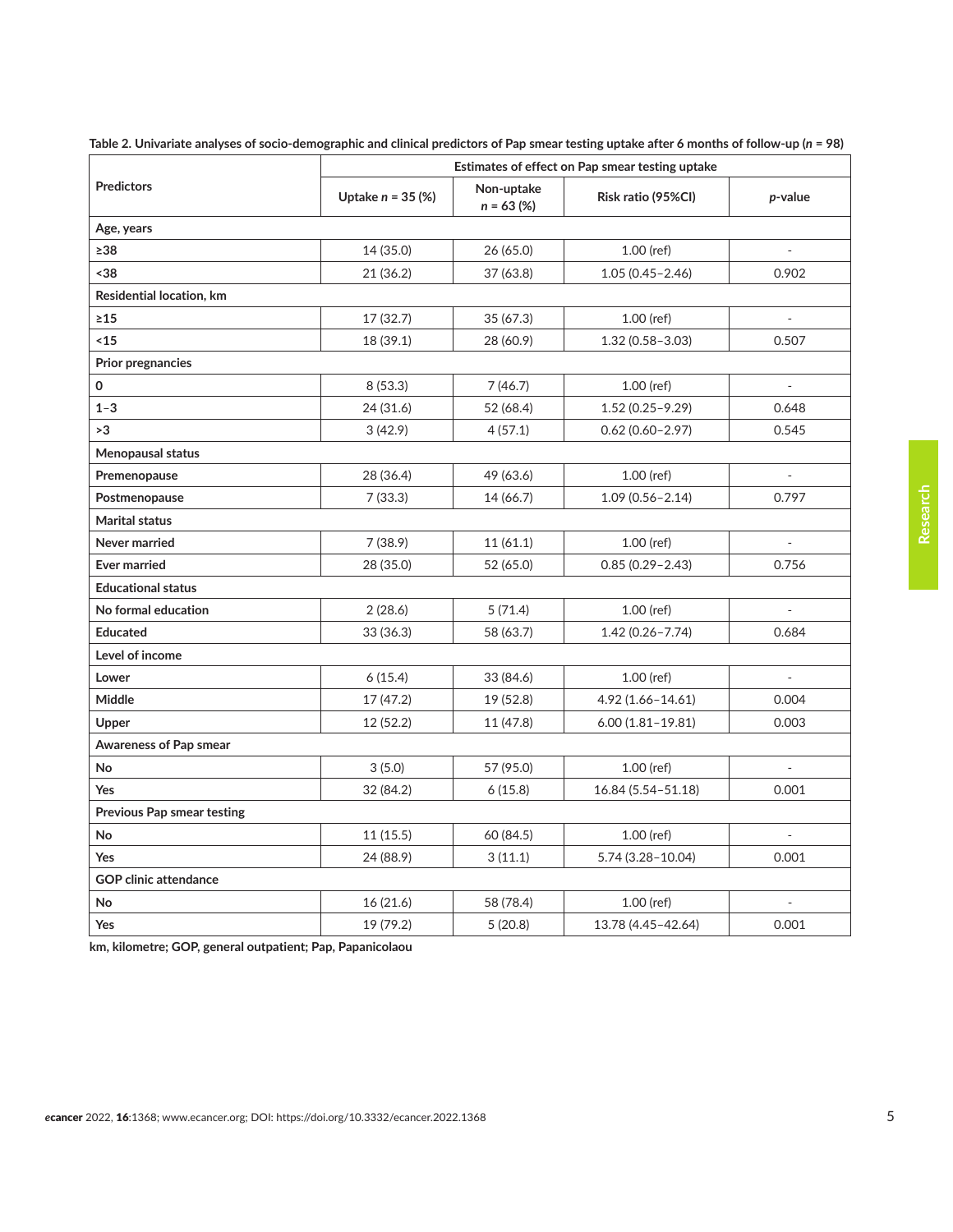|                                   | Estimates of effect on Pap smear testing uptake |                          |  |  |  |
|-----------------------------------|-------------------------------------------------|--------------------------|--|--|--|
| <b>Predictors</b>                 | Risk ratio (95%CI)                              | p-value                  |  |  |  |
| Level of income                   |                                                 |                          |  |  |  |
| Lower                             | $1.00$ (ref)                                    | $\overline{\phantom{a}}$ |  |  |  |
| <b>Middle</b>                     | 2.96 (0.36-24.40)                               | 0.313                    |  |  |  |
| Upper                             | 2.97 (0.50-17.59)                               | 0.230                    |  |  |  |
| <b>Awareness of Pap smear</b>     |                                                 |                          |  |  |  |
| No                                | $1.00$ (ref)                                    | 0.001                    |  |  |  |
| Yes                               | $6.92(8.37 - 56.68)$                            | $\overline{\phantom{0}}$ |  |  |  |
| <b>Previous Pap smear testing</b> |                                                 |                          |  |  |  |
| No                                | $1.00$ (ref)                                    | ٠                        |  |  |  |
| Yes                               | $1.43(0.18 - 11.30)$                            | 0.737                    |  |  |  |
| <b>GOP clinic attendance</b>      |                                                 |                          |  |  |  |
| No                                | $1.00$ (ref)                                    |                          |  |  |  |
| Yes                               | 11.22 (1.54-81.51)                              | 0.017                    |  |  |  |

<span id="page-5-0"></span>**Table 3. Multivariate analyses of predictors of Pap test uptake after 6 months of follow-up (***n* **= 98)**

**GOP, general outpatient; Pap, Papanicolaou**

Our study revealed no impact of the distance of the women's homes to the participating health facilities and their uptake of Pap smear testing, and this corroborated the findings of several other studies that found no relationship between distance to nearest facility and healthcare utilisation [\[21\].](#page-7-0) This showed that in most contexts, other barriers to access, such as an individual's perception of the disease, social support, time availability and health decision autonomy, may even be more important factors that affect health-seeking behaviour [\[22\]](#page-8-0). Similar to other previous studies conducted in Africa [\[14,16,](#page-7-0)[23\]](#page-8-0), the attainment of any form of Western education did not positively influence the uptake of Pap smear testing in this study. However, another Nigerian study by Wright et al [\[13\]](#page-7-0) reported that having a formal education is a significant predictor of uptake of cervical cancer screening. These contrasting findings suggest that education, despite being a vital tool in healthcare promotion, may not necessarily be the sole determinant of an individual's health-seeking behaviour. Surprisingly, in the current study, participants' income status has no association with Pap test uptake and this is in contrast to the findings reported from the total participants' data in the mHealth-Cervix trial that reported that women in the middle- and upper-income statuses are significantly more likely to have Pap smear testing done [\[16\].](#page-7-0) This is because women of higher income levels are more financially empowered to access healthcare information and take healthcare decisions, leading to healthcare service uptake independent of any other factors.

Women with previous awareness of Pap testing showed an increased Pap smear uptake in the current study and this corroborated the findings from our previous study [\[16\],](#page-7-0) which thus suggests that the provision of health education on cervical cancer prevention by healthcare professionals at any time in the regular clinics will reinforce previous knowledge of Pap smear screening which will further increase the likelihood of uptake of Pap testing among women. As GOP clinic attendance for various other reasons during the period of follow-up significantly influenced the Pap smear screening uptake among women in the study, it further suggests that the constraint for time usually pushes many individuals to use the opportunity of visiting the healthcare facilities during infirmities to seek other necessary and accessible healthcare prevention services [\[16\].](#page-7-0)

The study is mainly limited in terms of generalisation as it was conducted within the hospital settings. In addition, the 6-month period adopted for follow-up in the study may be too short to assess the impact of long-term behavioural changes following the pre-enrolment health education on the real-world uptake of cervical cancer screening. Nevertheless, the data provide useful data on the potential factors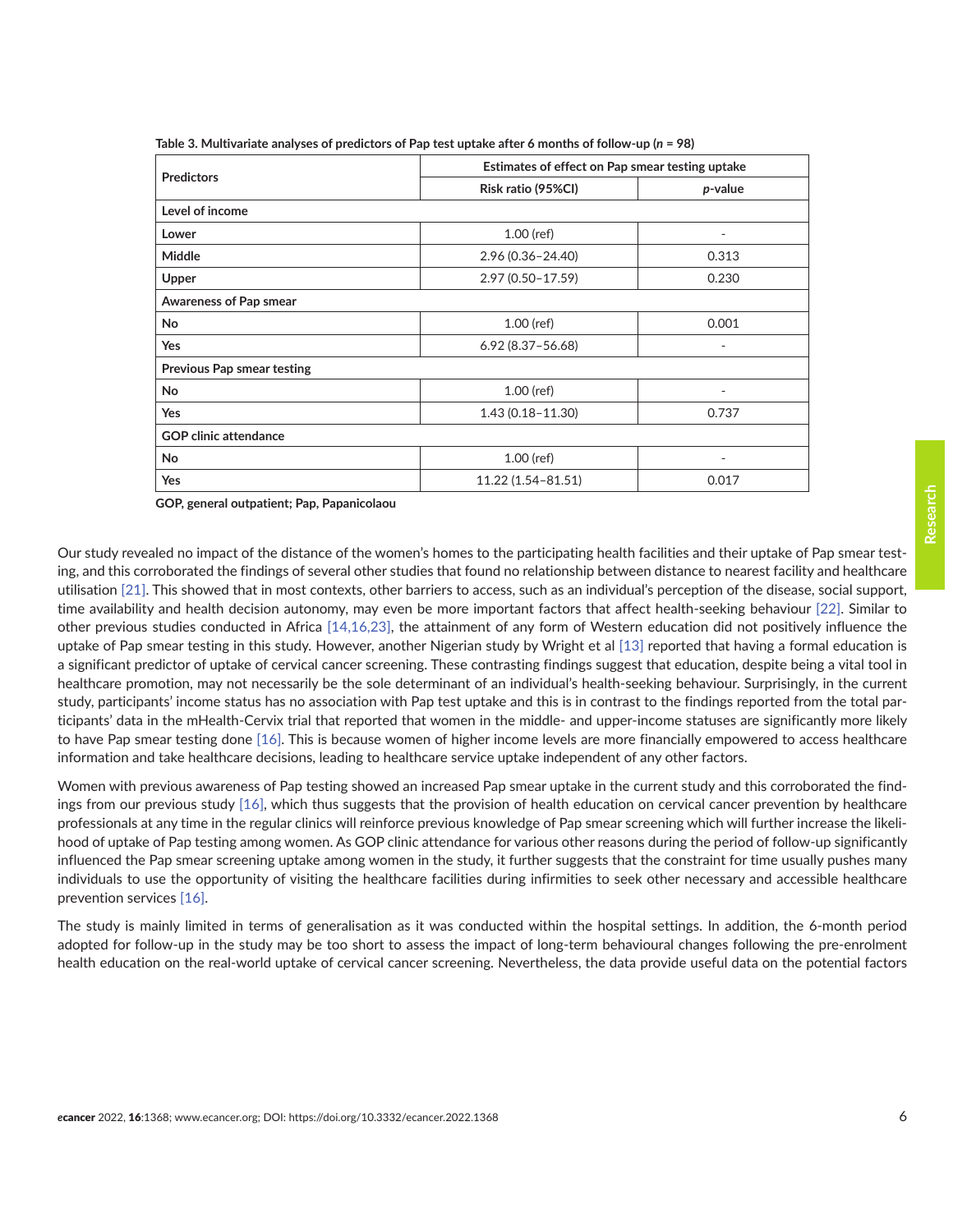<span id="page-6-0"></span>that may predict women's uptake of Pap smear screening after a routine and targeted cancer prevention education by healthcare providers in healthcare facilities in low- and middle-income settings.

## **Conclusion**

In the cohort of participants from this current study, we reported that a woman's prior knowledge of Pap smear testing and her attendance at the GOP clinic for other healthcare consultations had a positive influence on her Pap smear screening uptake. We will, therefore, aim to further explore the long-term impact of continuous health education and promotion on cervical cancer prevention and its effect in the context of routine clinical care. This will be introduced alongside methods to increase the flow of information and value of content for women in the real world and hospital settings. In the meantime, we recommend that regular health education on cervical cancer prevention be further reinforced as an integral part of complementary health promotion by healthcare providers in the clinics to reduce the overall high burden of cervical cancer incidence and deaths in most low- and middle-income settings.

# **Conflicts of interest**

The authors have no conflicts of interest.

#### **Acknowledgments**

The authors appreciate all the women who voluntarily participated in this study. The authors are equally grateful to the clinical staff in the GOP clinics of all the participating hospitals for their invaluable roles in the enrolment process.

# **Funding declaration**

This work was partly supported by the Fogarty International Centre of National Institutes of Health (Award Numbers D43TW010934, D43TW010134 and D43TW010543) and the Conquer Cancer International Innovation Grant (Project ID 16576). The views expressed by the authors are theirs alone and do not reflect the official views of the National Institutes of Health and the American Society of Clinical Oncology® or Conquer Cancer®.

#### **Reference**

- 1. Thomas J, Ojemakinde O, and Izebraye I (2002) **Current concepts in cervical carcinogenesis and new perspectives in prevention** *Arch Ibadan Med* **3**(1) 36–39
- 2. Bray F, Ferlay J, and Soerjomataram I, *et al* (2018) **Global cancer statistics 2018: GLOBOCAN estimates of incidence and mortality worldwide for 36 cancers in 185 countries** *CA Cancer J Clin* **68**(6) 394–424 <https://doi.org/10.3322/caac.21492> PMID: [30207593](http://www.ncbi.nlm.nih.gov/pubmed/30207593)
- 3. Walboomers JM, Jacobs MV, and Manos MM, *et al* (1999) **Human papillomavirus is a necessary cause of invasive cervical cancer worldwide** *J Pathol* **189** 12–19 [https://doi.org/10.1002/\(SICI\)1096-9896\(199909\)189:1<12::AID-PATH431>3.0.CO;2-F](https://doi.org/10.1002/(SICI)1096-9896(199909)189:1<12::AID-PATH431>3.0.CO;2-F) PMID: [10451482](http://www.ncbi.nlm.nih.gov/pubmed/10451482)
- 4. Peirson L, Fitzpatrick-Lewis D, and Ciliska D, *et al* (2013) **Screening for cervical cancer: a systematic review and meta-analysis** *Syst Rev* **2** 35<https://doi.org/10.1186/2046-4053-2-35>PMID: [23706117](http://www.ncbi.nlm.nih.gov/pubmed/23706117) PMCID: [3681632](http://www.ncbi.nlm.nih.gov/pmc/articles/PMC3681632)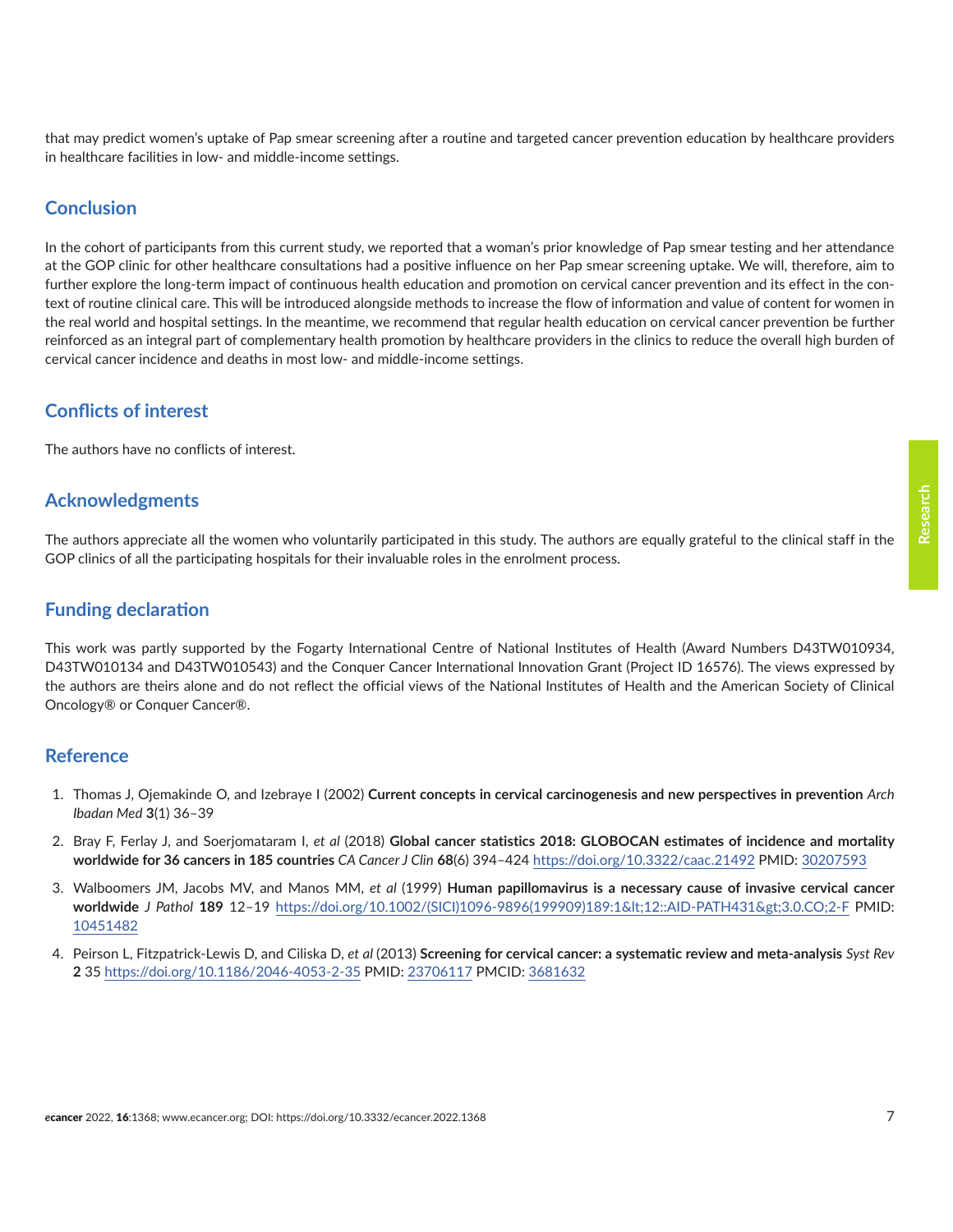- <span id="page-7-0"></span>5. Bakari M, Takai IU, and Bukar M (2015) **Awareness and utilization of Papanicolaou smear among health care workers in Maiduguri, Nigeria** *Niger J Basic Clin Sci* **12** 34–38<https://doi.org/10.4103/0331-8540.156682>
- 6. Owoeye IOG and Ibrahim IA (2013) **Knowledge and attitude towards cervical cancer screening among female students and staff in a tertiary institution in the Niger Delta** *Int J Med Biomed Res* **2**(1) 48–56<https://doi.org/10.14194/ijmbr.219>
- 7. Toye MA, Okunade KS, and Roberts AA, *et al* (2017) **Knowledge, perceptions and practice of cervical cancer prevention among female public secondary school teachers in Mushin local government area of Lagos State, Nigeria** *Pan Afr Med J* **28** 221 [https://doi.](https://doi.org/10.11604/pamj.2017.28.221.13980) [org/10.11604/pamj.2017.28.221.13980](https://doi.org/10.11604/pamj.2017.28.221.13980)
- 8. Udigwe GO (2006) **Knowledge, attitude and practice of cervical cancer screening (Pap smear) among female Nurses in Nnewi, southeastern Nigeria** *Niger J Clin Pract* **9**(1) 40–43 PMID: [16986288](http://www.ncbi.nlm.nih.gov/pubmed/16986288)
- 9. Anorlu RI, Rabiu KA, and Abudu OO, *et al* (2007) **Cervical cancer screening practices among general practitioners in Lagos Nigeria** *J Obstet Gynaecol* **27**(2) 181–184<https://doi.org/10.1080/01443610601124398> PMID: [17454471](http://www.ncbi.nlm.nih.gov/pubmed/17454471)
- 10. Bukar M, Takai IU, and Audu BM (2012) **Determinants of utilization of Papanicolaou's smear among outpatient clinic attendees in Northeastern Nigeria** *Afr J Med Med Sci* **41** 183–189 PMID: [23185917](http://www.ncbi.nlm.nih.gov/pubmed/23185917)
- 11. Oyebode TA, Sagay SA, and Ekwempu CC, *et al* (2006) **The possible role of the gynaecologist in the poor awareness and non-utilization of the pap smear among female health workers** *Trop J Obstet Gynaecol* **23** (Suppl 1) S20
- 12. Ajenifuja KO and Adepiti CA (2008) **Knowledge of cervical cancer and utilization of Pap smear among patients in a tertiary centre in southwest Nigeria** *Ibom Med J* **3**(2) 56–60
- 13. Wright KO, Faseru B, and Kuyinu YA, *et al* (2011) **Awareness and uptake of the Pap smear among market women in Lagos, Nigeria** *J Publ Health Afr* **2** e14 <https://doi.org/10.4081/jphia.2011.e14>
- 14. Okunowo AA, Daramola ES, and Soibi-Harry AP, *et al* (2018**) Women's knowledge of cervical cancer and uptake of Pap smear testing and the factors influencing it in a Nigerian tertiary hospital** *J Cancer Res Pract* **5**(3) 105–111<https://doi.org/10.1016/j.jcrpr.2018.02.001>
- 15. Leung SSK and Leung I (2010) **Cervical cancer screening: knowledge, health perception and attendance rate among Hong Kong Chinese women** *Int J Womens Health* **2** 221–228 <https://doi.org/10.2147/IJWH.S10724>PMID: [21072314](http://www.ncbi.nlm.nih.gov/pubmed/21072314) PMCID: [2971734](http://www.ncbi.nlm.nih.gov/pmc/articles/PMC2971734)
- 16. Okunade KS, Soibi-Harry A, and John-Olabode S, *et al* (2021) **Impact of mobile technologies on cervical cancer screening practices in Lagos, Nigeria (mHealth-Cervix): a randomized controlled trial** *JCO Glob Oncol* **7** 1418–1425 <https://doi.org/10.1200/GO.21.00258> PMID: [34554814](http://www.ncbi.nlm.nih.gov/pubmed/34554814) PMCID: [8478387](http://www.ncbi.nlm.nih.gov/pmc/articles/PMC8478387)
- 17. Al Sairafi M and Mohamed FA (2009) **Knowledge, attitudes, and practice related to cervical cancer screening among Kuwaiti women** *Med Princ Pract* **18** 35–42<https://doi.org/10.1159/000163044>
- 18. Okunade KS, Salako O, and Adejimi AA, *et al* (2020) **Impact of mobile technologies on cervical cancer screening practices in Lagos, Nigeria (mHealth-Cervix): protocol for a randomised controlled trial** *F1000Res* **9** 322 <https://doi.org/10.12688/f1000research.22991.1> PMID: [32528665](http://www.ncbi.nlm.nih.gov/pubmed/32528665) PMCID: [7265590](http://www.ncbi.nlm.nih.gov/pmc/articles/PMC7265590)
- 19. Yoon YS, Oh SW, and Park HS (2006) **Socioeconomic status in relation to obesity and abdominal obesity in Korean adults: a focus on sex differences** *Obesity (Silver Spring)* **14**(5) 909–919 <https://doi.org/10.1038/oby.2006.105>
- 20. Okunade KS, Sunmonu O, and Osanyin GE, *et al* (2017) **Knowledge and acceptability of human papillomavirus vaccination among women attending the gynaecological outpatient clinics of a University Teaching Hospital in Lagos, Nigeria** *J Trop Med* **2017** 8586459 <https://doi.org/10.1155/2017/8586459>
- 21. Kim ET, Singh K, and Speizer IS, *et al* (2019) **Availability of health facilities and utilization of maternal and newborn postnatal care in rural Malawi** *BMC Pregnancy Childbirth* **19** 503<https://doi.org/10.1186/s12884-019-2534-x> PMID: [31847872](http://www.ncbi.nlm.nih.gov/pubmed/31847872) PMCID: [6918704](http://www.ncbi.nlm.nih.gov/pmc/articles/PMC6918704)